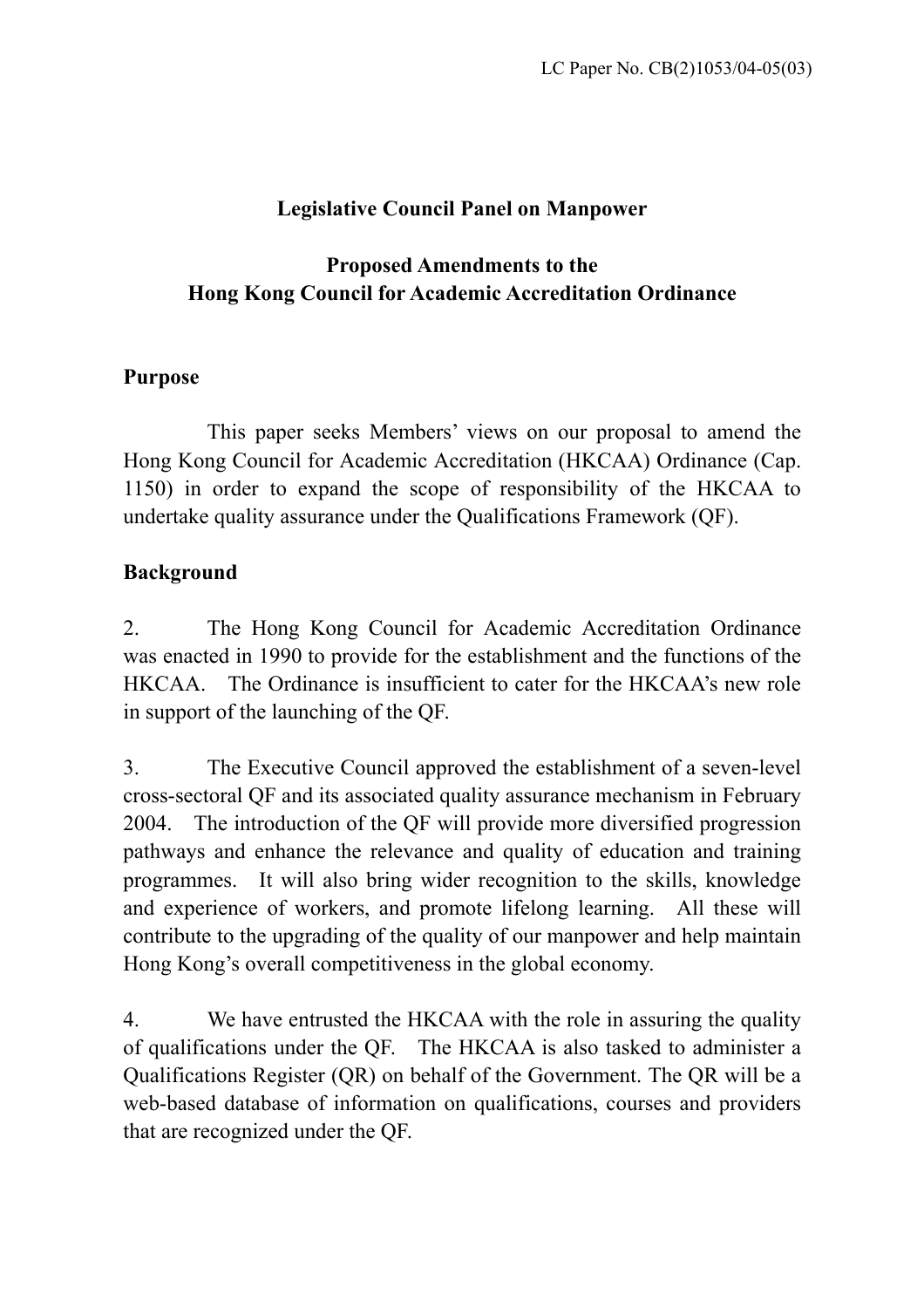5. The QF is applicable to all sectors to facilitate the interface between the academic and vocational sectors. "Academic accreditation" as defined in the Ordinance is limited to accreditation of academic standards of institutions of higher education. There is no legal provision to expressly empower the HKCAA to accredit the standards of courses offered by non-higher education institutions or courses that are not "academic" but vocational in nature. The main purpose of this amendment exercise is to expand the ambit of the HKCAA to perform the quality assurance role for both the academic and vocational qualifications of all levels under the QF.

### **Salient Points of the Proposed Amendments**

# Name of the Council

6. The Council has decided that the HKCAA should be renamed as the "Hong Kong Council for Academic and Vocational Accreditation" (香港學術 及職能評審局) to reflect the expanded scope of activities of the Council under the QF.

### Academic and vocational accreditation

7. Under the existing Ordinance, "academic accreditation" is defined as any evaluation, assessment or other activity to determine whether or not the academic standards of any institution of higher education are comparable with internationally recognized standards. The stages of "academic accreditation" including validation and revalidation of degree courses; as well as institutional review and institutional accreditation of institutions of higher education are also spelt out in the Ordinance.

8. However, in order to discharge its role under the QF, the Council is going to adopt a new accreditation approach comprising initial registration, programme validation, institutional accreditation and periodic review. In the new era, the HKCAA will face education and training providers of different sizes offering programmes of different nature and levels. Given the diversity of its accreditation activities, the Council will adopt a model of "fitness for purpose", i.e. applying a threshold standard appropriate to the level and scope of the education and training providers. In other words, the HKCAA should not apply those standards more fitted to the well resourced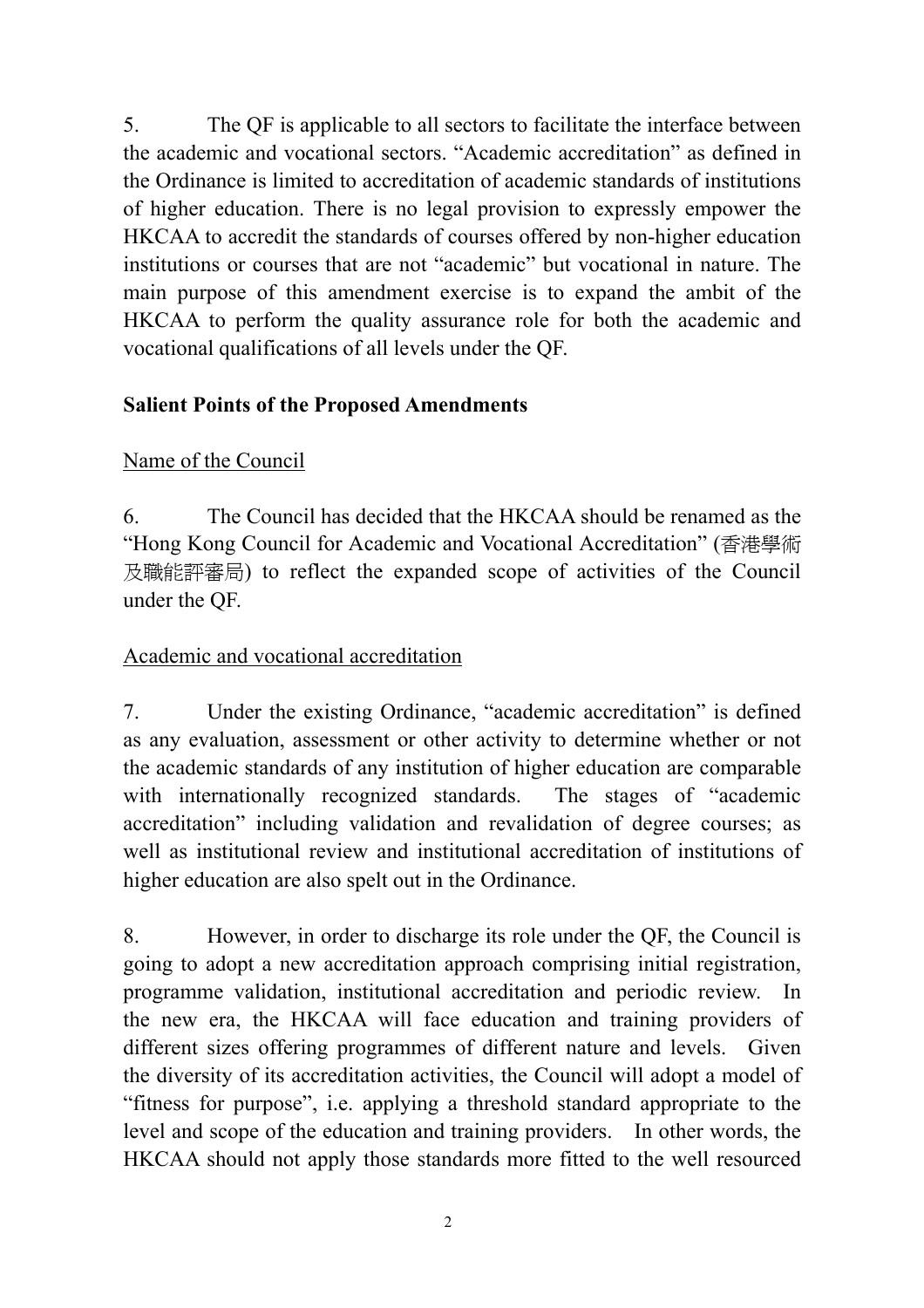institutions of higher education to other education and training providers.

9. We propose to define "academic and vocational accreditation" as the conduct of any evaluation, assessment, review or other activity to decide whether or not an education or training provider or a study programme of education or training meets the objectives and standards as proclaimed by the education or training provider. It is unnecessary to prescribe in the Ordinance the operational procedures of an accreditation process, which are subject to review from time to time.

# Establishment of the Council

10. Under the existing Ordinance, the Council consists of 15 to 21 members appointed by the Chief Executive (power delegated to the Secretary for Education and Manpower (SEM)). There are three categories of members, namely, overseas academics, local academics and local non-academics who have experience in commerce, industry or any profession. Roughly two-thirds of the Council is from an academic background, and one-third is from a non-academic background. The Executive Director is an ex officio member of the Council.

11. The composition is appropriate when the HKCAA is practising in a small, homogenous and publicly funded higher education market, but it no longer fits the wider education and training market. It is proposed that the composition should be revised to achieve a balance of academics and non-academics. Apart from the academics from the higher education institutions, the Council will also need academics from sectors which provide lower level qualifications, private providers and providers of vocational training.

12. The Council has decided to maintain its existing size but agreed that members appointed to the Council should have a wider spectrum of expertise and background in view of the expanded ambit of the HKCAA under the QF. We propose to remove the restriction on the number of academics appointed to the Council. Members appointed to the Council shall be persons with expertise or experience in accreditation work, or persons of good standing in commerce, industry, profession, academic or vocational education and training. To enable the Council to continue to benefit from the counsel of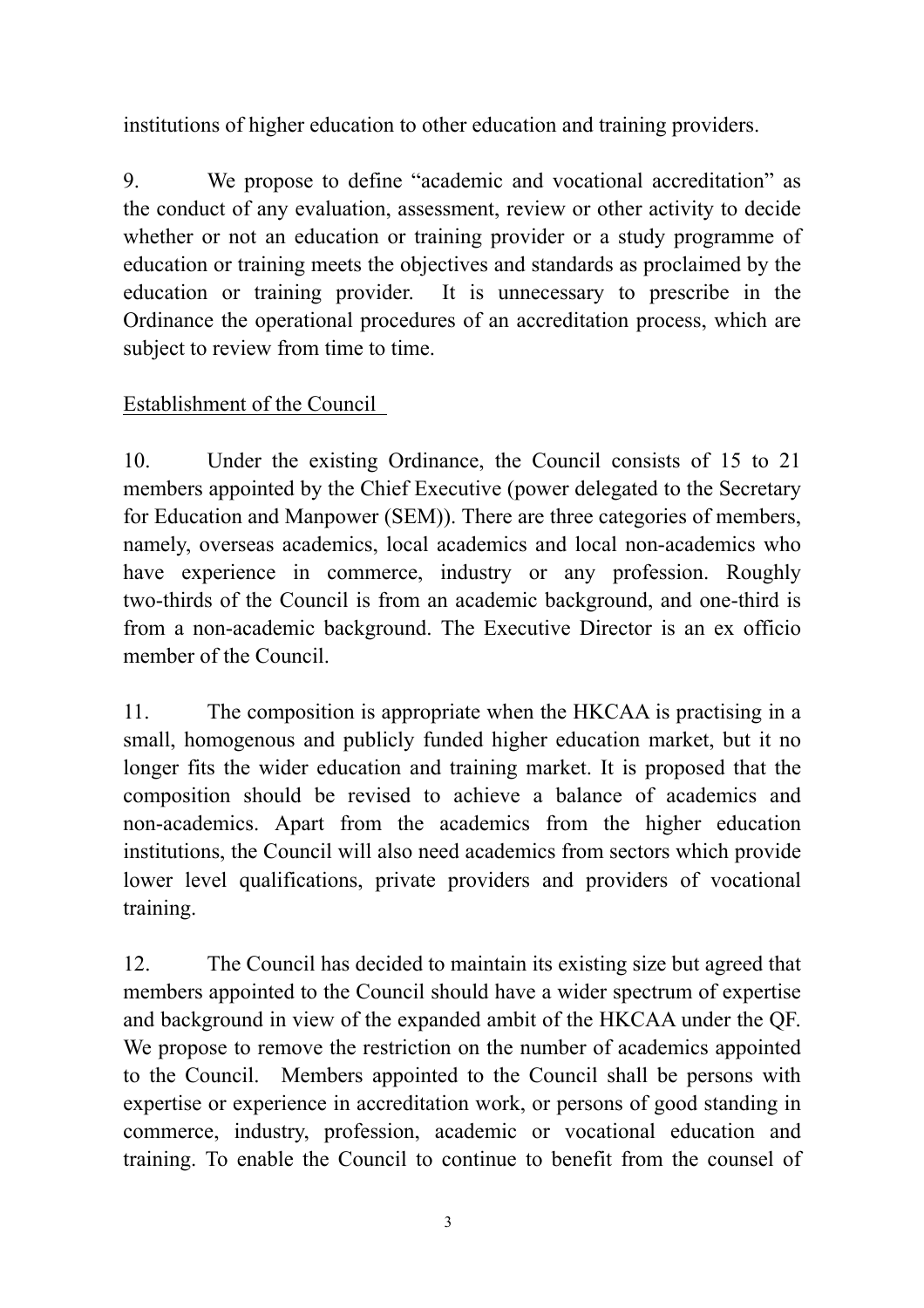overseas experts, it is proposed to retain the requirement of non-local Council members.

13. The HKCAA's new role under the QF requires knowledge of the Government policy on education and manpower development. To strengthen the partnership between the Council and the Education and Manpower Bureau (EMB) in the implementation of the quality assurance mechanism to underpin the QF, it is proposed that the Permanent Secretary for Education and Manpower (PSEM) or her representative should be an ex officio member of the Council. This has been endorsed by the Council.

### Functions of the Council

14. Under the existing Ordinance, the functions that may be performed by the Council include :

- (a) academic accreditation in relation to the higher education institutions before they gain their self-accrediting status;
- (b) disseminating information on academic standards of degree courses and the promotion of academic accreditation methods and practices;
- (c) establishing relationships with accrediting bodies outside Hong Kong and keeping under review the systems of academic accreditation of such bodies;
- (d) conducting or commissioning research into the maintenance or monitoring of academic standards; and
- (e) such other functions relevant to academic accreditation or higher education as may be permitted or assigned to the Council by the Chief Executive (power delegated to SEM).

15. The Council's functions for items (b) to (e) above should continue, with minor adjustments to also cover vocational accreditation. We propose that item (a) should be replaced by the following new functions of the Council :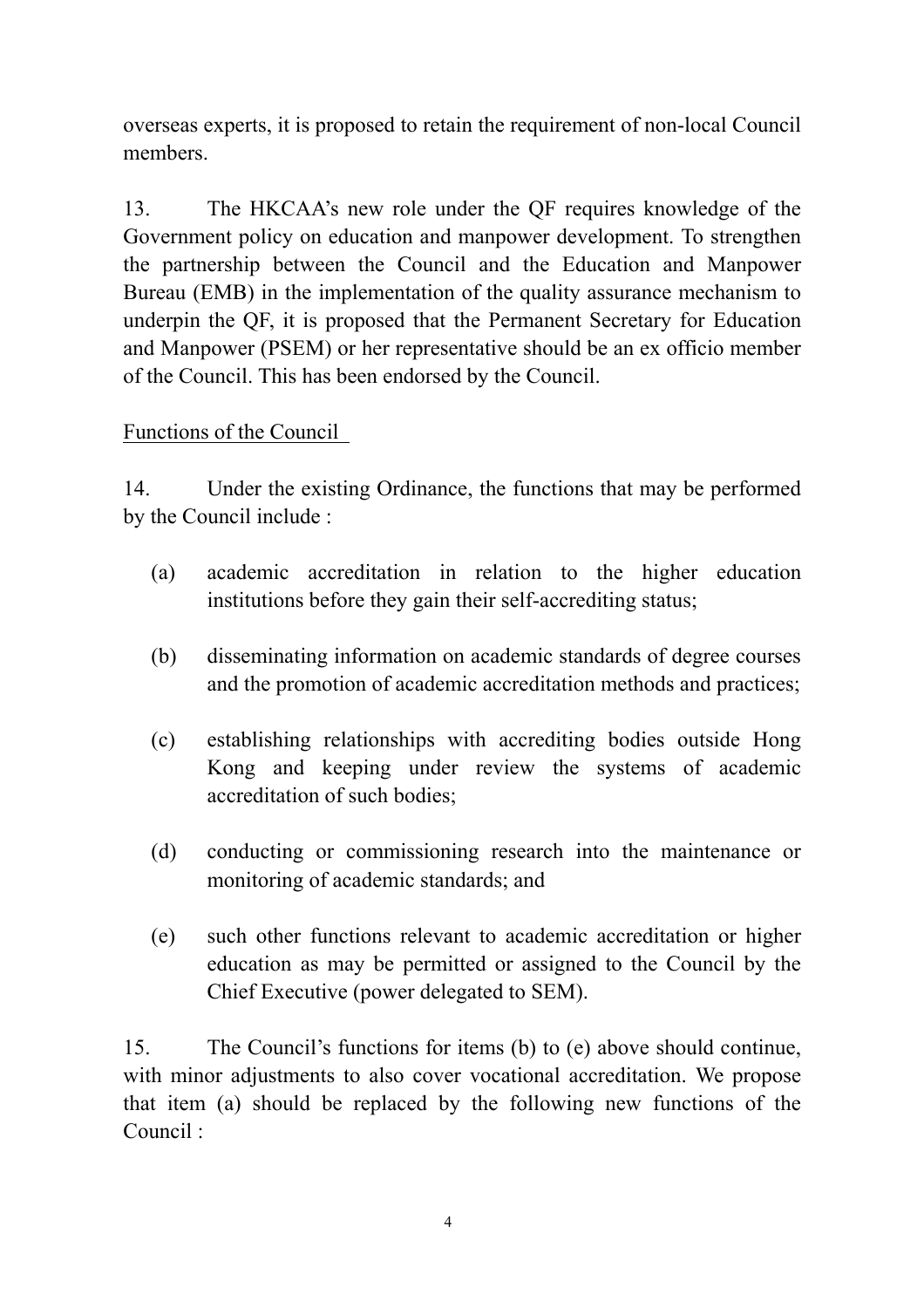- development, implementation and upholding of academic and vocational accreditation mechanisms and standards to underpin the QF;
- development and maintenance of the OR, as well as deciding on the entry of the qualification of a study programme into or the removal of an entry from the QR; and
- academic or vocational accreditation of any education or training provider or in respect of any study programme.

16. The ownership of and the policy responsibility for the QR rests with the EMB. The HKCAA is acting as our agent in administering and maintaining the QR. Therefore, we propose that SEM should reserve power to give directions to the HKCAA where necessary.

### Powers of the Council

17. Under the existing Ordinance, the Council may in performing its functions, among other things :

- (a) publish material and distribute, lend with or without charge or sell such material;
- (b) subject to the approval of the Secretary (power delegated to PSEM), determine fees to be charged for academic accreditation and charge any such fees;
- (c) refund, reduce or waive any fee either generally or in any particular case;
- (d) subject to the approval of the Secretary (power delegated to PSEM), pay honoraria to overseas members;
- (e) pay the travelling, accommodation or other expenses reasonably incurred by any member in connection with his duties as such member;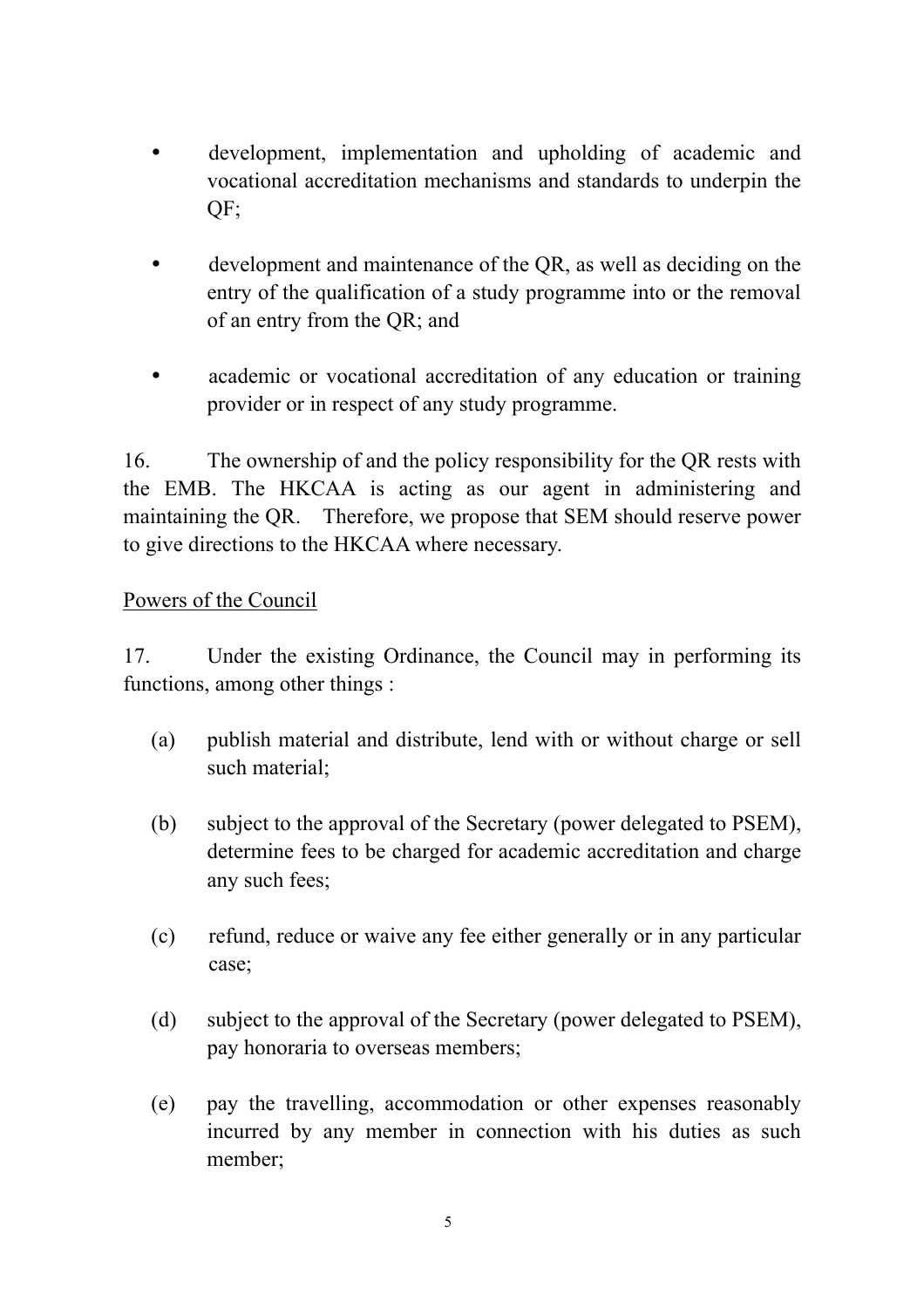- (f) acquire, hold or dispose of property of any description; and
- (g) subject to the approval of the Secretary (power delegated to PSEM), borrow such money on such security or other terms and conditions as it considers expedient.

Unless specified in paras. 18 to 20 below, the Council's powers in these areas will remain unchanged.

18. It is proposed to empower the Council to publish, produce or release report or any material in connection with the Council's activities on academic and vocational accreditation with or without charge as the Council thinks fit. This will enhance the transparency of the Council's accreditation work and the sharing of good practices.

19. To provide efficient and appropriate accreditation service, the Council needs the flexibility to decide promptly, in consultation with the education and training provider, on the appropriate professional fee to be charged. The requirement to seek the Secretary's prior approval on a case by case basis will hamper this process. It is therefore proposed to empower the Council to determine fees to be charged for academic and vocational accreditation and charge any such fees without seeking the Secretary's prior approval. However, the Council's fee charging policy and fee schedule should be subject to the Secretary's prior approval.

20. We propose that subject to the Secretary's approval, the HKCAA may determine a schedule of fees to be charged for registration of a study programme on the QR and charge any such fees. This is to ensure that the level of registration fees on the QR will not become prohibitively high or an entry barrier.

### Appointment of Staff

21. Under the existing Ordinance, the HKCAA has to seek prior approval from the Secretary (power delegated to PSEM) of the terms of remuneration of its employees. It is proposed to remove this requirement as the Council being a self-financing organization should be given the flexibility to determine the terms of remuneration and conditions of service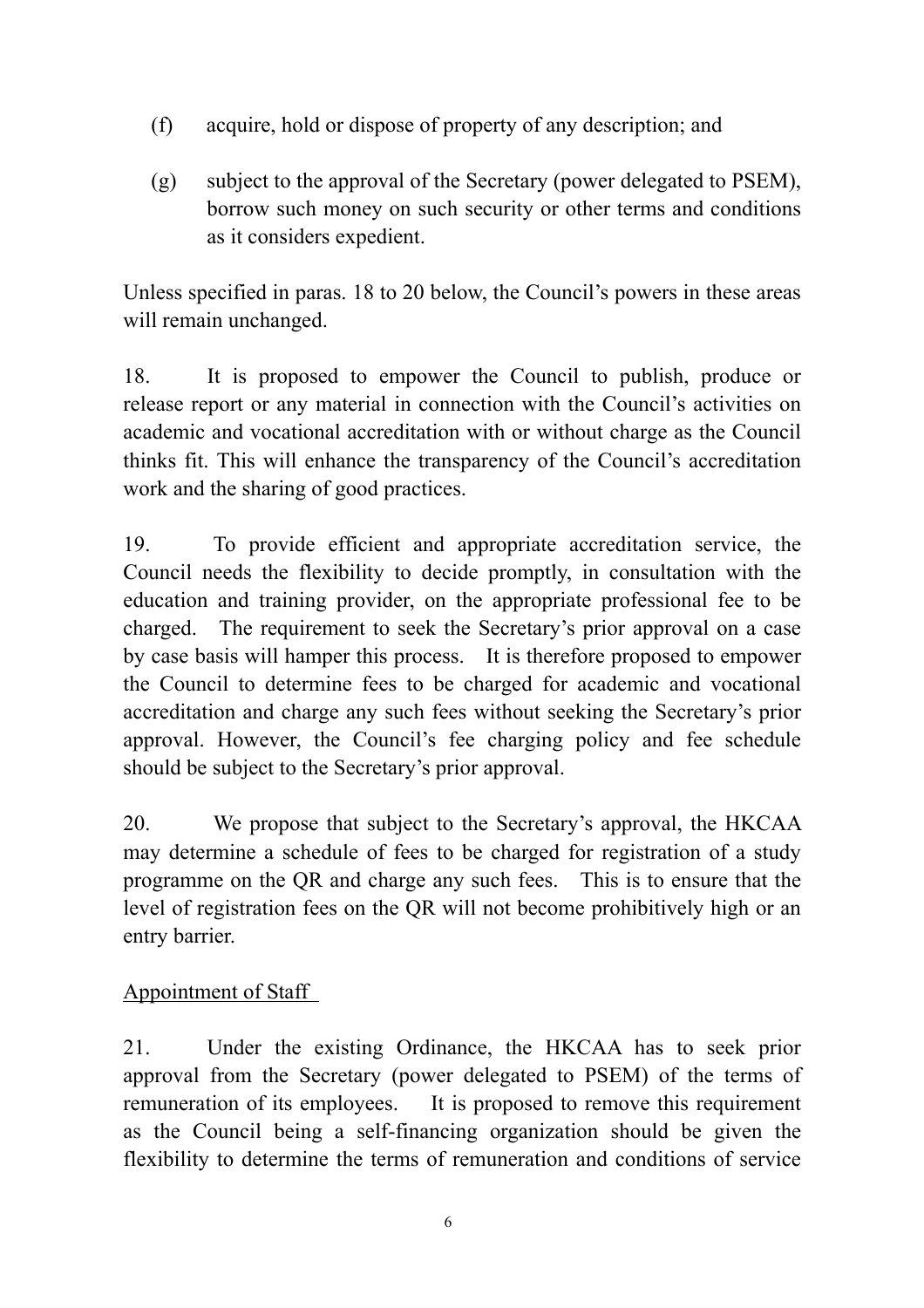of its employees (except the Executive Director) as the Council thinks fit. In any event, the Council's staffing expenses are included in its annual estimates of income and expenditure, which are subject to the approval of the Secretary (power delegated to PSEM).

## Reviews

22. At present, the Council has an internal review mechanism through which a client institution seeking accreditation may request a review of the outcome of the accreditation. However, this internal review mechanism is not provided for in the Ordinance.

23. We believe that review provisions should be included as a matter of natural justice. We propose that an education or training provider may apply to the Council for a review of a decision in connection with the outcome of an academic and vocational accreditation, or the entry of the qualification of a study programme into or the removal of an entry from the QR.

24. It is important that the composition of the Review Committee should not give rise to a reasonable suspicion of bias. The review should constitute a genuine re-examination of the facts of the case by a body that was not a party to the original decision. Therefore, we propose that the Chairman and members of the Review Committee shall be persons with expertise or experience in accreditation work, or persons of good standing in commerce, industry, profession, academic or vocational education and training. The Chairman and members of the Review Committee shall also be non-Council members. The size of the individual Review Committee will depend on the nature and complexity of the case, and will range between 3 to 7.

25. The Council will receive a report of the Review Committee within a timeframe as determined by the Council. As the Council is in the best position to determine the review (which essentially relates to the standard of an education or training provider, or a programme), the Council shall make a final decision on the review. The Council is required to inform the applicant of the decision of the Council and if the review is rejected, the reasons for the decision in writing.